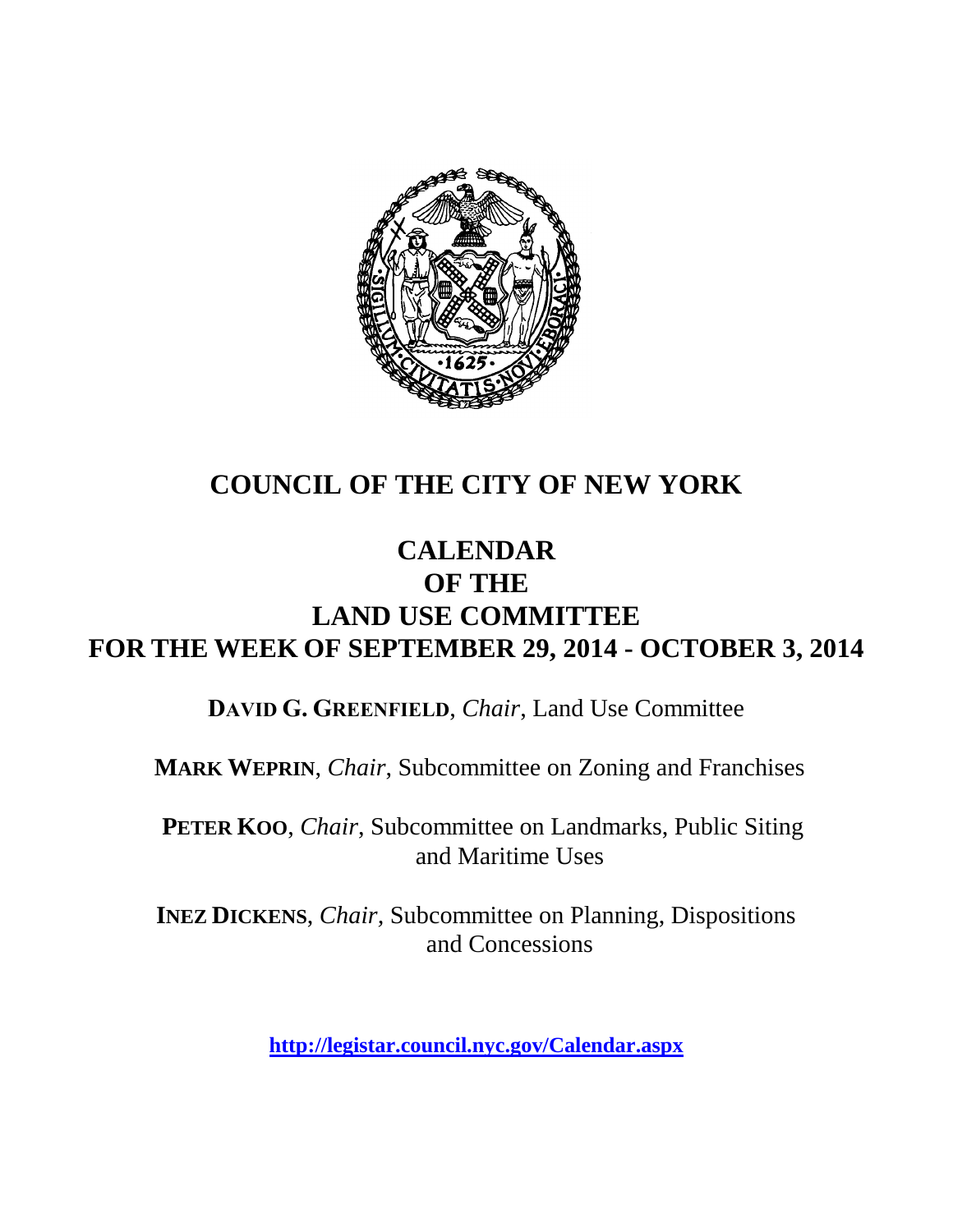# **SUBCOMMITTEE ON ZONING AND FRANCHISES**

The Subcommittee on Zoning and Franchises will hold a public hearing on the following mattersin the **Council Committee Room, 16th Floor, 250 Broadway,** New York City, New York 10007, commencing at **9:30 A.M. on Tuesday, September 30, 2014:**

# **L.U. NO. 114 CHERCHE MIDI**

## **MANHATTAN CB - 2 20155008 TCM**

Application pursuant to Section 20-226 of the Administrative Code of the City of New York, concerning the petition of Friendly Foods, LLC, d/b/a Cherche Midi, for a revocable consent to modify and continue to maintain and operate an unenclosed sidewalk café located at 282 Bowery.

# **L.U. NO. 121 HEARTH**

## **MANHATTAN CB - 3 20145691 TCM**

Application pursuant to Section 20-226 of the Administrative Code of the City of New York, concerning the petition of Hearth Restaurant Investors, LLC, d/b/a Hearth, for a revocable consent to establish, maintain and operate an unenclosed sidewalk café located at  $403$  E.  $12^{th}$  Street.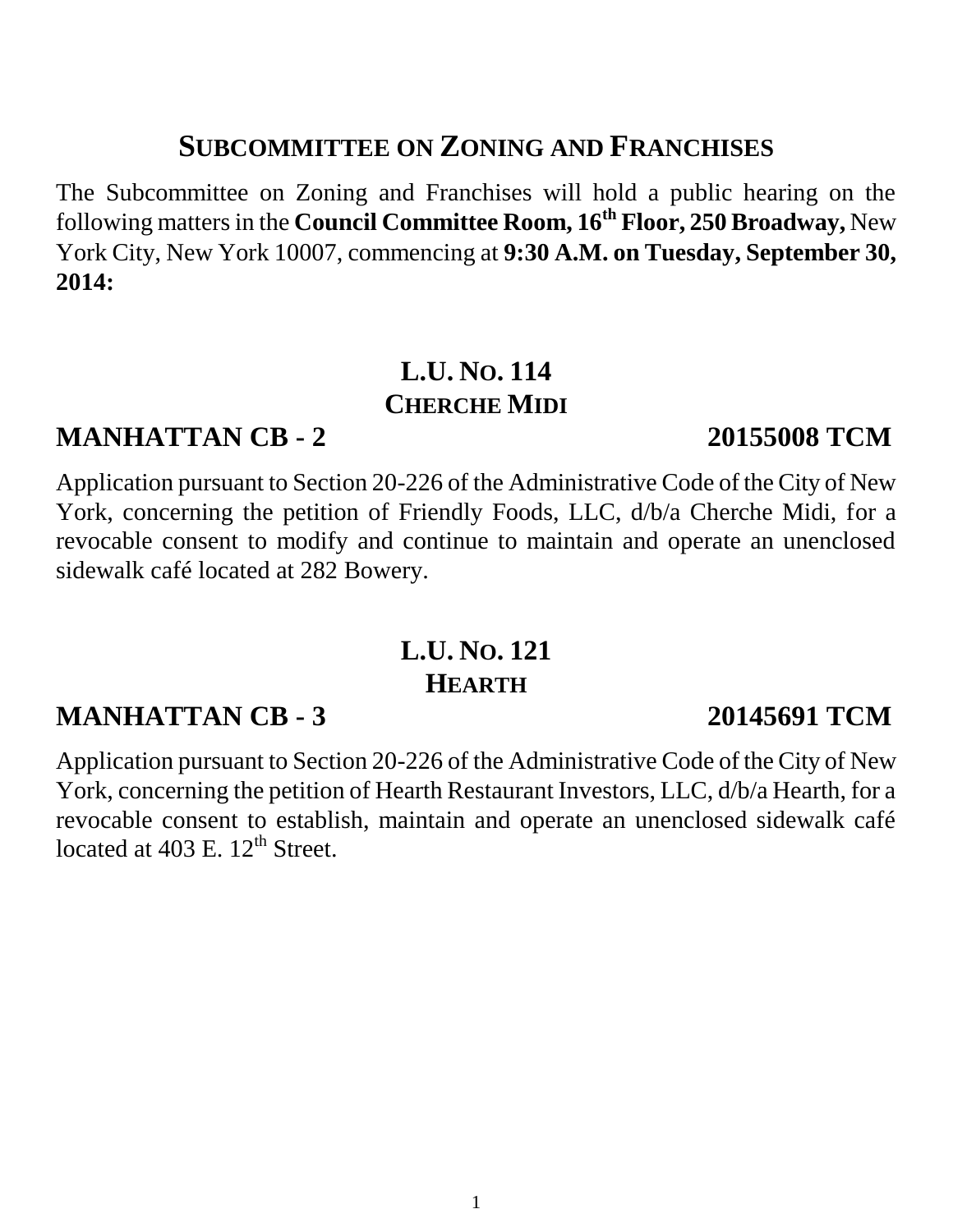## **L.U. NOS. 115, 116, 117 AND 118 ARE RELATED**

### **L.U. NO. 115**

*Public Hearing held on September 16, 2014 and laid over from the meeting of the Subcommittee on Zoning and Franchises on September 16, 2014.*

## **19 EAST HOUSTON STREET**

## **MANHATTAN CB - 2 C 140300 ZSM**

Application submitted by MC 19 East Houston, LLC, pursuant to Sections 197-c and 201 of the New York City Charter for the grant of a special permit pursuant to Section 74-712(a) of the Zoning Resolution to modify the use regulations of Section 42- 14(D)(2)(b) to allow uses permitted under Section 32-15 (Use Group 6 uses) below the floor level of the second story of a proposed 6-story commercial building on a zoning lot which, as of December 15, 2003, has not more than 20% of its lot area occupied by existing buildings, located at 19 East Houston Street (Block 511, Lot 19), in an M1-5B District, within the SoHo Cast-Iron Historic District.

### **L.U. NO. 116**

*Public Hearing held on September 16, 2014 and laid over from the meeting of the Subcommittee on Zoning and Franchises on September 16, 2014.*

### **19 EAST HOUSTON STREET**

### **MANHATTAN CB - 2 C 140301 ZSM**

Application submitted by MC 19 East Houston, LLC, pursuant to Sections 197-c and 201 of the New York City Charter for the grant of a special permit pursuant to Section 74-712(b) of the Zoning Resolution to modify the height and setback requirements of Section 43-43 (Maximum Height of Front Wall and Required Front Setbacks) to facilitate the development of a 6-story commercial building on a zoning lot which, as of December 15, 2003, has not more than 20% of its lot area occupied by existing buildings, located at 19 East Houston Street (Block 511, Lot 19), in an M1-5B District, within the SoHo Cast-Iron Historic District.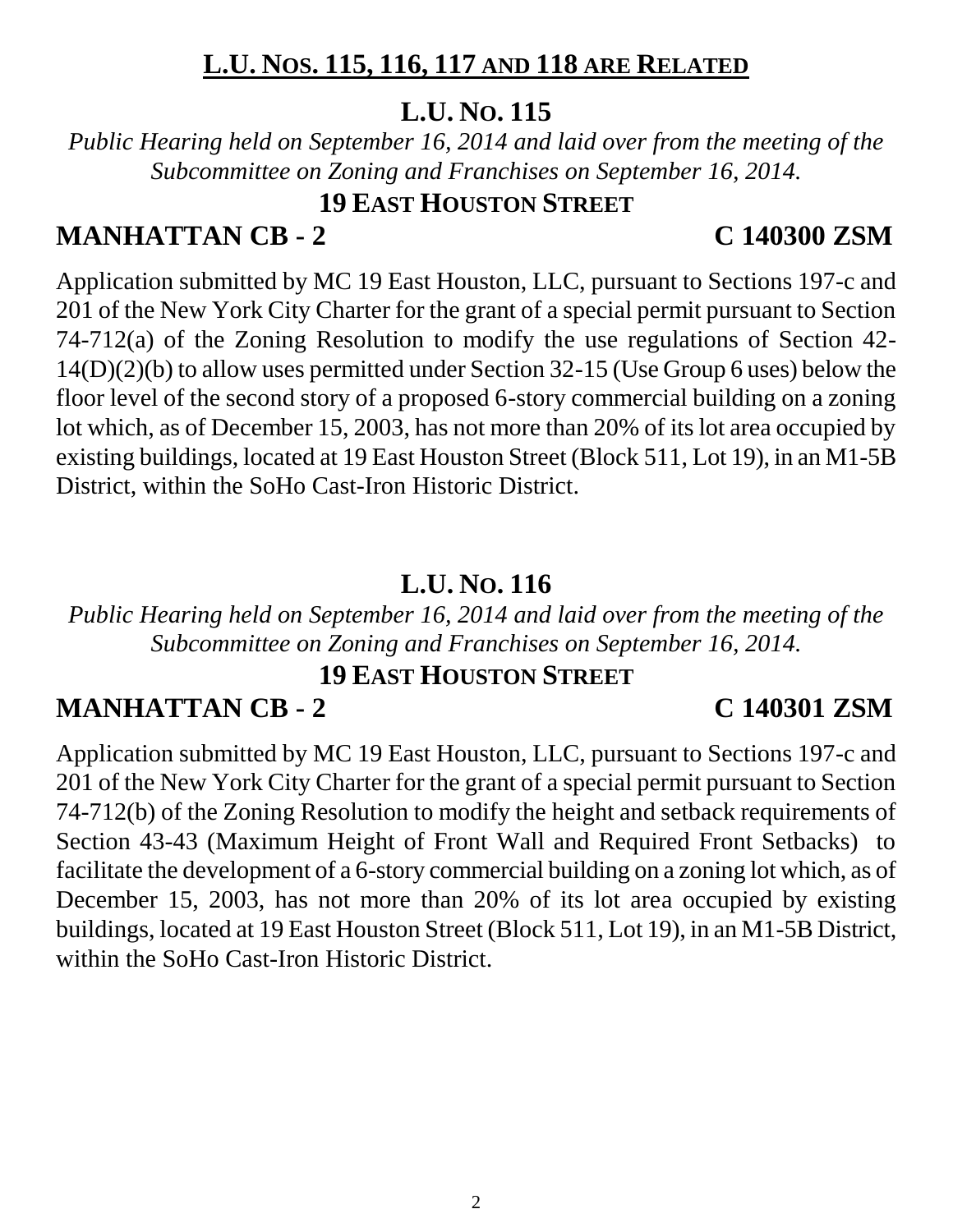### **L.U. NO. 117**

*Public Hearing held on September 16, 2014 and laid over from the meeting of the Subcommittee on Zoning and Franchises on September 16, 2014.*

### **19 EAST HOUSTON STREET**

# **MANHATTAN CB - 2 C 140302 ZSM**

Application submitted by MC 19 East Houston, LLC, pursuant to Sections 197-c and 201 of the New York City Charter for the grant of a special permit pursuant to Section 74-922 of the Zoning Resolution to allow large retail establishments (Use Group 6 and/or 10A uses) with no limitation on floor area per establishment on the cellar, ground floor, second floor and third floor of a proposed 6-story commercial development, on property located at 19 East Houston Street (Block 511, Lot 19), in an M1-5B District, within the SoHo Cast-Iron Historic District.

## **L.U. NO. 118**

*Public Hearing held on September 16, 2014 and laid over from the meeting of the Subcommittee on Zoning and Franchises on September 16, 2014.*

### **19 EAST HOUSTON STREET**

# **MANHATTAN CB - 2 C 140299 PPM**

Application submitted by the NYC Department of Citywide Administrative Services (DCAS), pursuant to Section 197-c of the New York City Charter, for disposition of one city-owned property located at 19 East Houston Street, (Block 511, Lot 19), pursuant to zoning.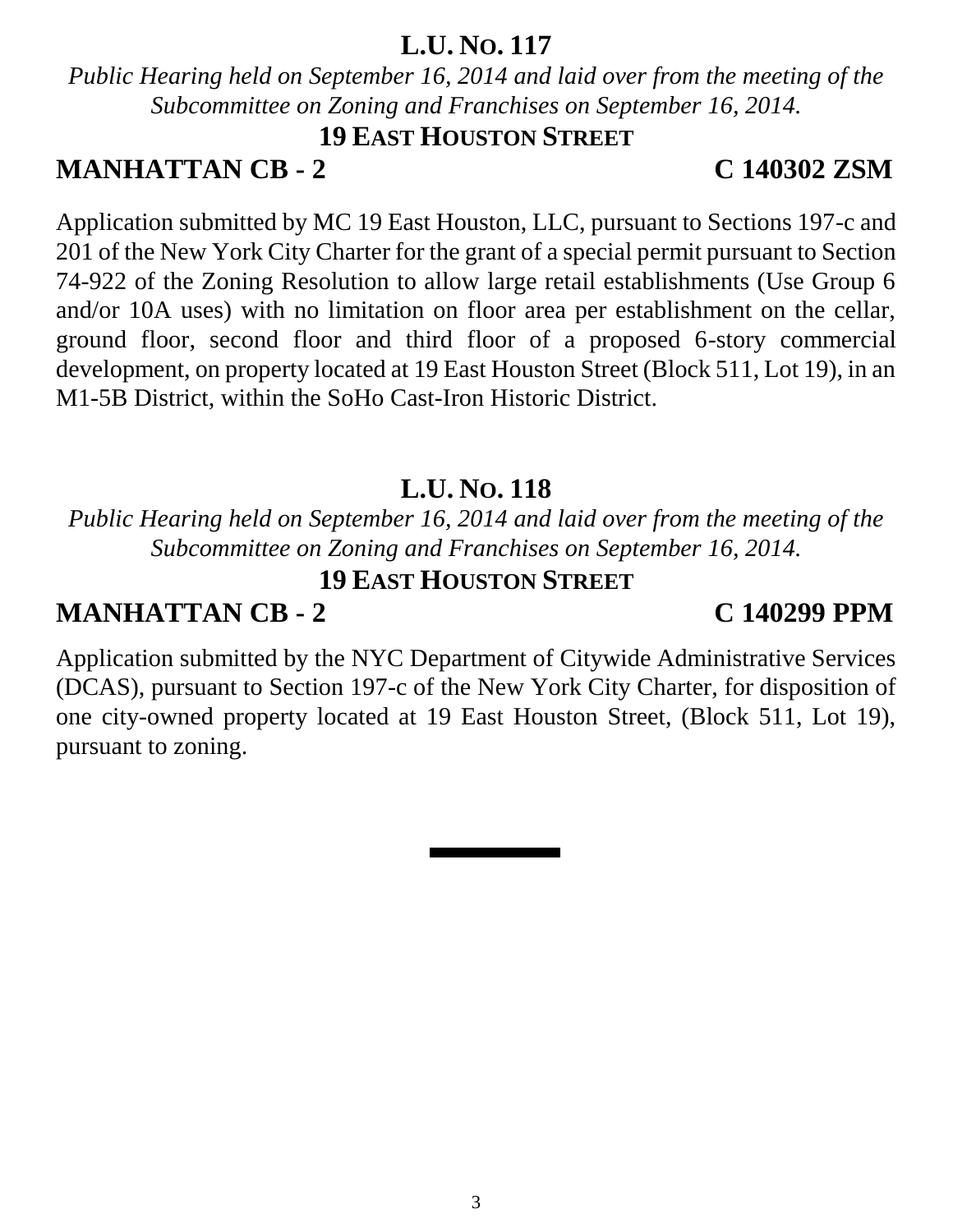### **SUBCOMMITTEE ON LANDMARKS, PUBLIC SITING AND MARITIME USES**

The Subcommittee on Landmarks, Public Siting and Maritime Uses public hearing scheduled for **Tuesday, September 30, 2014 at 11:00 A.M. in the Council Committee Room, 16th Floor, 250 Broadway,** New York City, New York 10007, **has been DEFERRED.**

### **SUBCOMMITTEE ON PLANNING, DISPOSITIONS AND CONCESSIONS**

The Subcommittee on Planning, Dispositions and Concessions will hold a public hearing on the following matters in the **Council Committee Room, 16th Floor, 250 Broadway,** New York City, New York 10007, commencing at **1:00 P.M. on Tuesday, September 30, 2014:**

### **L.U. NO. 123 NORTHERN MANHATTAN EQUITIES MANHATTAN CB - 10 20155063 HAM**

Application submitted by the New York City Department of Housing Preservation and Development for an exemption from real property tax pursuant to Article XI of the Private Housing Finance Law (PHFL) for the properties located at Block 1718/Lot 69, Block 1903/ Lot 29, Block 1904/Lots 33 and 59, Block 1906, Lot 64, Block 2026/Lots 20, 22, 23, 26, 27 and 29, Block 2031/Lot 18, Block 2032/Lot 43, Block 2036/Lot 61, Block 2045/Lots 96, 97 and 100, Block 2046/Lots 7 and 63; in the Borough of Manhattan, Council District 9, pursuant to Section 577 of the PHFL.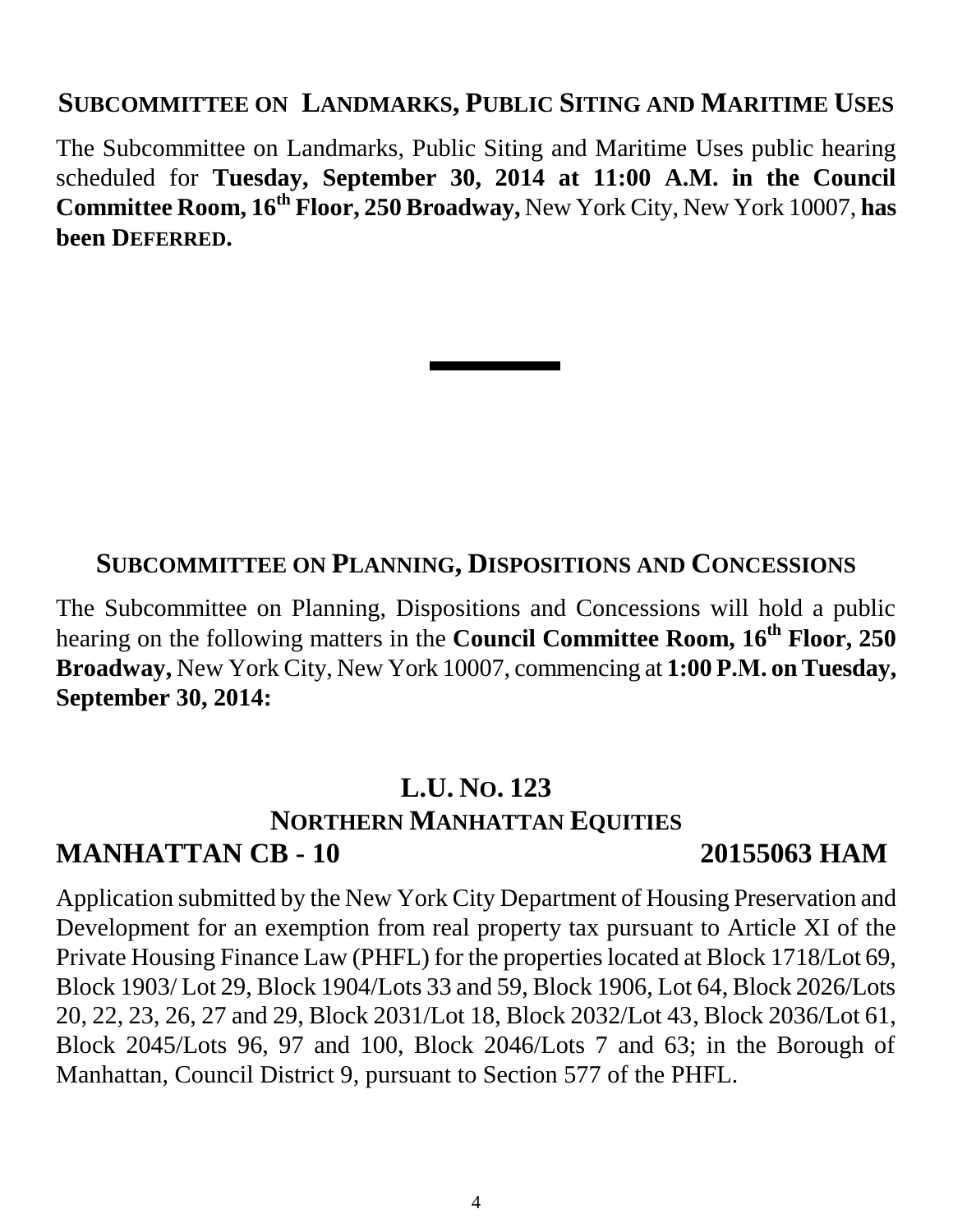# **L.U. NO. 119**

Proposal subject to Council review and action pursuant to the Urban Development Action Area Act, Article 16 of the New York General Municipal Law, at the request of the Department of Housing Preservation and Development ("HPD"), which requests that the Council:

- 1. Find that the present status of the Disposition Area tends to impair or arrest the sound growth and development of the municipality and that the proposed Urban Development Action Area Project is consistent with the policy and purposes of Section 691 of the General Municipal Law;
- 2. Waive the area designation requirement of Section 693 of the General Municipal Law pursuant to said Section;
- 3. Waive the requirements of Sections 197-c and 197-d of the New York City Charter pursuant to Section 694 of the General Municipal Law; and
- 4. Approve the project as an Urban Development Action Area Project pursuant to Section 694 of the General Municipal Law.

| $\ $ L.U.<br>$\ $ No. | Non-<br><b>ULURP No.</b> | <b>Address</b>                              | <b>Block/Lot</b>         | Program            | CB | <b>Tax</b><br><b>Exemption</b> |
|-----------------------|--------------------------|---------------------------------------------|--------------------------|--------------------|----|--------------------------------|
| <b>119</b>            |                          | 20155020 HAQ   161-79 86th Avenue<br>Queens | 9774/165<br>/166<br>/167 | <b>Asset Sales</b> | 08 |                                |